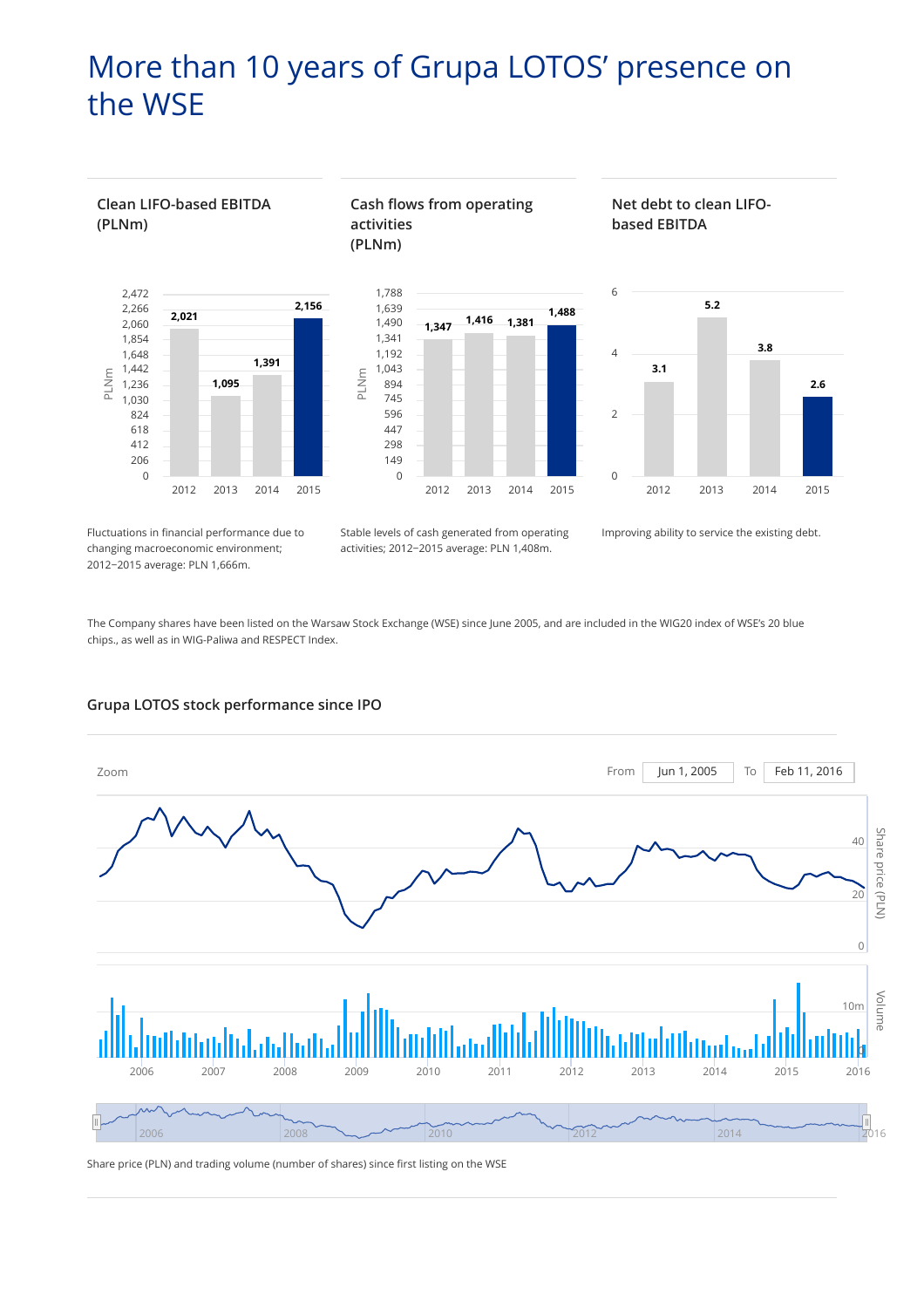In 2015, the Grupa LOTOS stock traded within the target price, as estimated by brokers, of PLN 22.90–33.50. Actually it belonged to the range of PLN 23.53 – 33.24. The lowest closing price was PLN 23.83, and the highest – PLN 33.15. The company closed the year at PLN 27.00.

### **Factors affecting the price, including key events at Grupa LOTOS:**



Despite the brokers' estimation medians above PLN 30.00 per one share of the LOTOS Group, the price of its shares did not react to the positive news communicated in H2 2015, including the launch of oil production from the B-8 field and the agreement with Exxon Mobil for acquisition of the Sleipner assets, and it decreased, which was indirectly evidenced by the muffled growth potential by opening short positions on the LOTOS securities in H2 2015.

### **Structure of broker recommendations on Grupa LOTOS shares in 2015**

The target price of Grupa LOTOS shares in brokers' research reports ranged from PLN 22.90 to PLN 33.50, compared with PLN 25.80 to PLN 54.07 in 2014. The average target price in 2015 was PLN 30.47 (2014: PLN 37.90).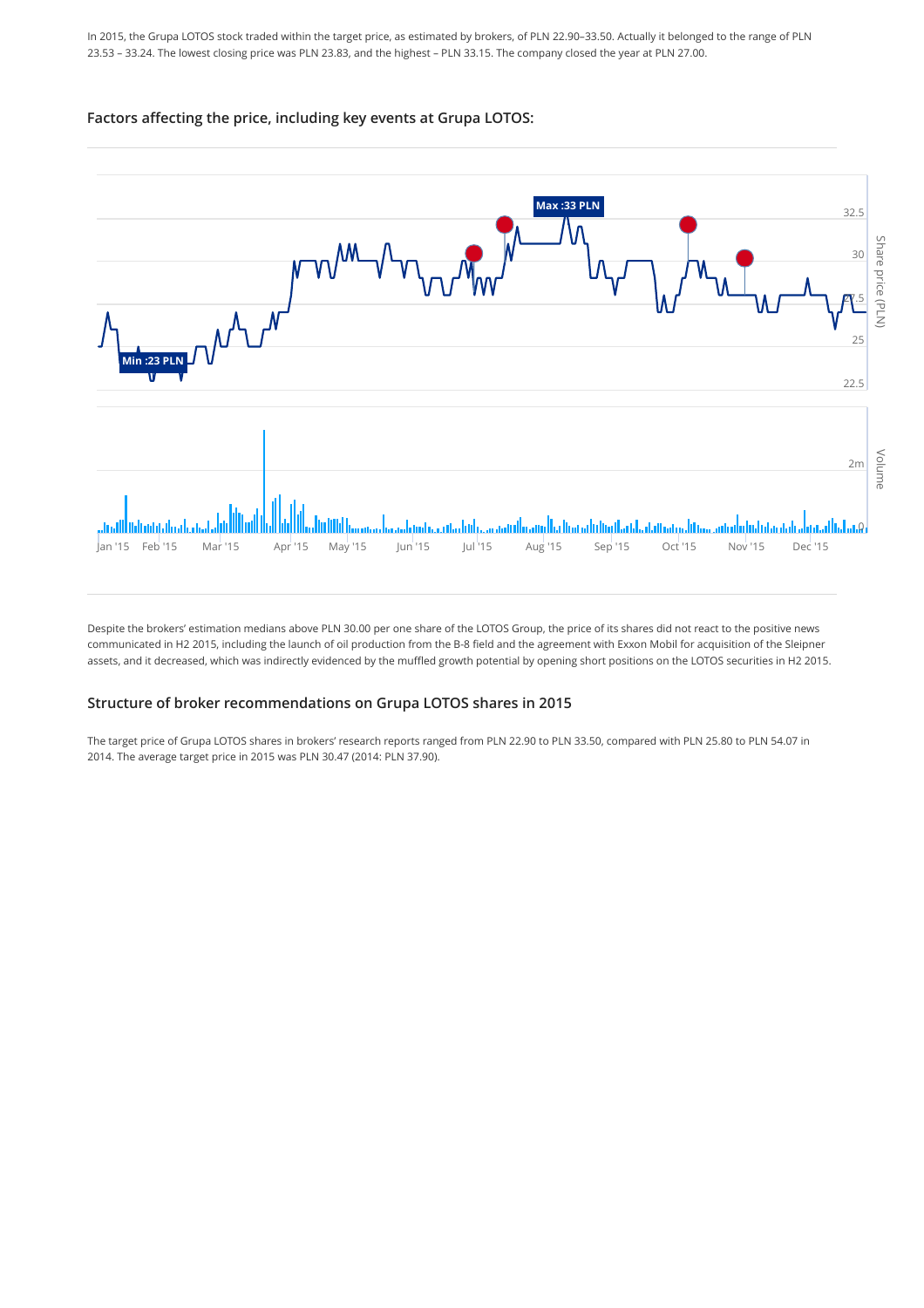

In 2015, Grupa LOTOS shares outperformed the market. The index of all companies listed on the Main Market, WIG, dropped 9.6%, and WIG20 dipped by -19.7%. Looking at stock performance by sector, WIG-Paliwa gained 32.5% while WIG-Energetyka went down by 31.4% The RESPECT corporate social responsibility index lost over 15.1% during 2015.

## Dividend policy at Grupa LOTOS

Increased dividend distributions under the strategy for 2011−2015 resulted from the optimization of the financing structure of the LOTOS Group. Grupa LOTOS' financial strategy provided for potential distribution of up to 30% of net profit as dividend.

### **Dividends and dividend yields in 2006−2015 (PLN)**

| <b>Financial year</b> | Dividend     | Dividend per share | Share price at year end when the<br>dividend was distributed | Dividend yield*          |
|-----------------------|--------------|--------------------|--------------------------------------------------------------|--------------------------|
| 2005                  | $0.0\,$      | $0.0\,$            | 44.2                                                         | $\overline{\phantom{a}}$ |
| 2006                  | 40,932,000.0 | 0.4                | 49.3                                                         | 0.7                      |
| 2007                  | $0.0\,$      | 0.0                | 44.5                                                         | $\overline{\phantom{a}}$ |
| 2008                  | $0.0\,$      | $0.0\,$            | 12.0                                                         | $\overline{\phantom{a}}$ |
| 2009                  | $0.0\,$      | 0.0                | 31.8                                                         | $\overline{\phantom{a}}$ |
| 2010                  | 0.0          | 0.0                | 36.4                                                         | $\overline{\phantom{a}}$ |
| 2011                  | $0.0\,$      | 0.0                | 23.3                                                         | $\overline{\phantom{a}}$ |
| 2012                  | $0.0\,$      | 0.0                | 41.2                                                         | $\overline{\phantom{a}}$ |
| 2013                  | $0.0\,$      | 0.0                | 35.5                                                         | $\sim$                   |
| 2014                  | $0.0\,$      | $0.0\,$            | 27.0                                                         | $\overline{\phantom{a}}$ |
| 2015                  | $0.0\,$      | 0.0                | ٠                                                            | $\sim$                   |

\* Dividend yield – dividend per share to price per share